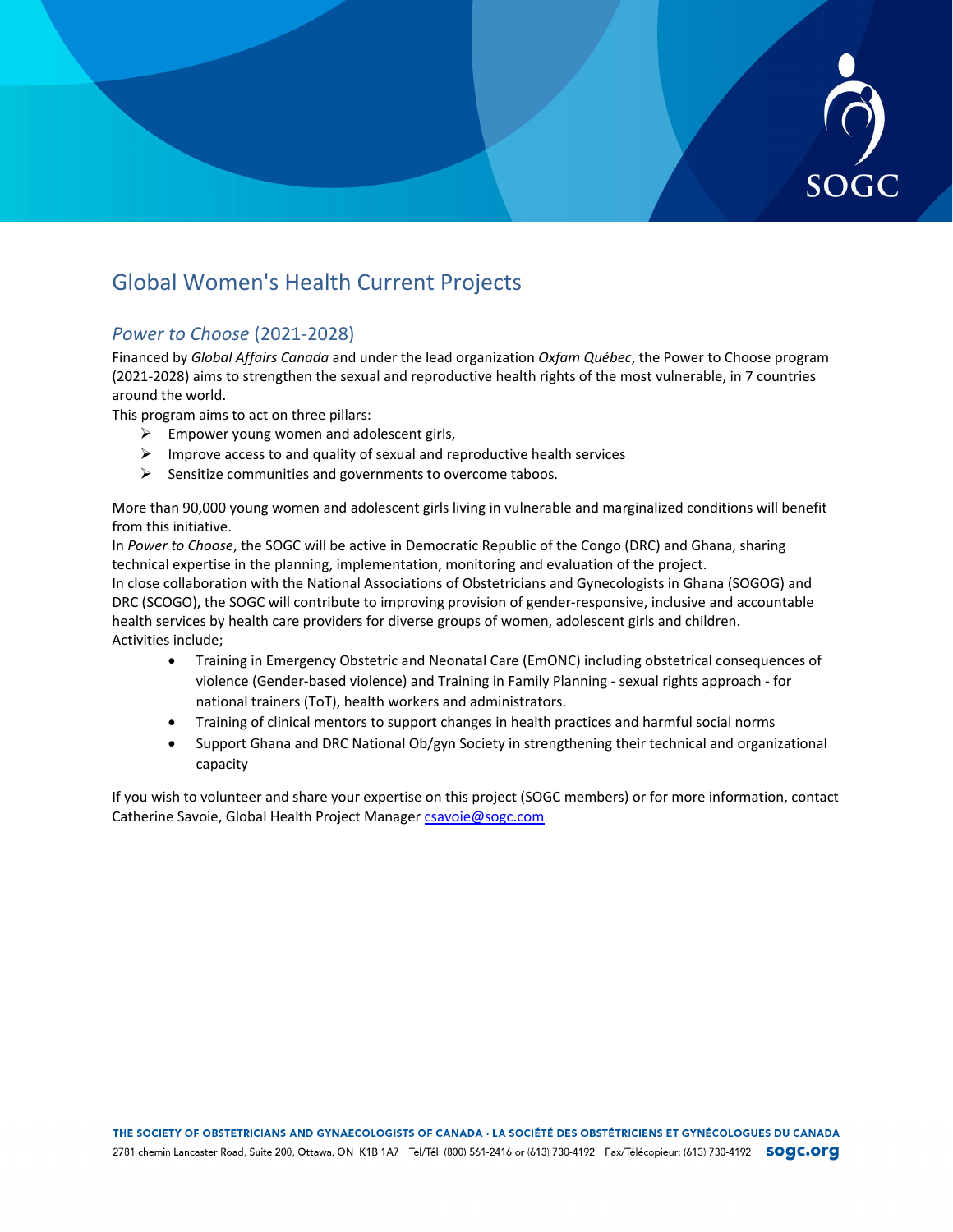

**HAITI**



# The Egalitarian Sexual and Reproductive Health and Rights Support Project (PASSREL) (2021-2026)

The Egalitarian Sexual and Reproductive Health and Rights Support Project (PASSREL), known as the PASSREL project, aims to improve the ability of 60,000 adolescents, women and marginalized persons in the district of Croix-des-Bouquets (Haiti) to exercise their right to health, particularly sexual and reproductive health and rights (SRHR). A two pronged approached will be used to progress toward the goal of the project:

- Improving the accountability of Haitian health institutions, particularly in the area of SRHR;
- Strengthening the capacities of civil society organizations (including professional associations) and citizens to assert their rights and promote SRHR of women, adolescents and marginalized persons.

PASSREL pools the efforts and resources of three Canadian organizations, the Fondation Paul Guérin Lajoie (FPGL), the Canadian Association of Midwives (CAM) and the SOGC. They will implement the project in partnership with three Haitian organizations, of which la Santé Reproductive et l'Éducation Familiale (FOSREF), l'Association des Infirmières Sages-Femmes d'Haïti (AISFH) et la Société Haïtienne d'Obstétrique et de Gynécologie (SHOG). The project will also be implemented in collaboration with the Haitian Gouvernment. PASSREL is funded by Global Affairs of Canada and all its activities must be completed by September 2025. The SOGC-SHOG component will include the following activities: